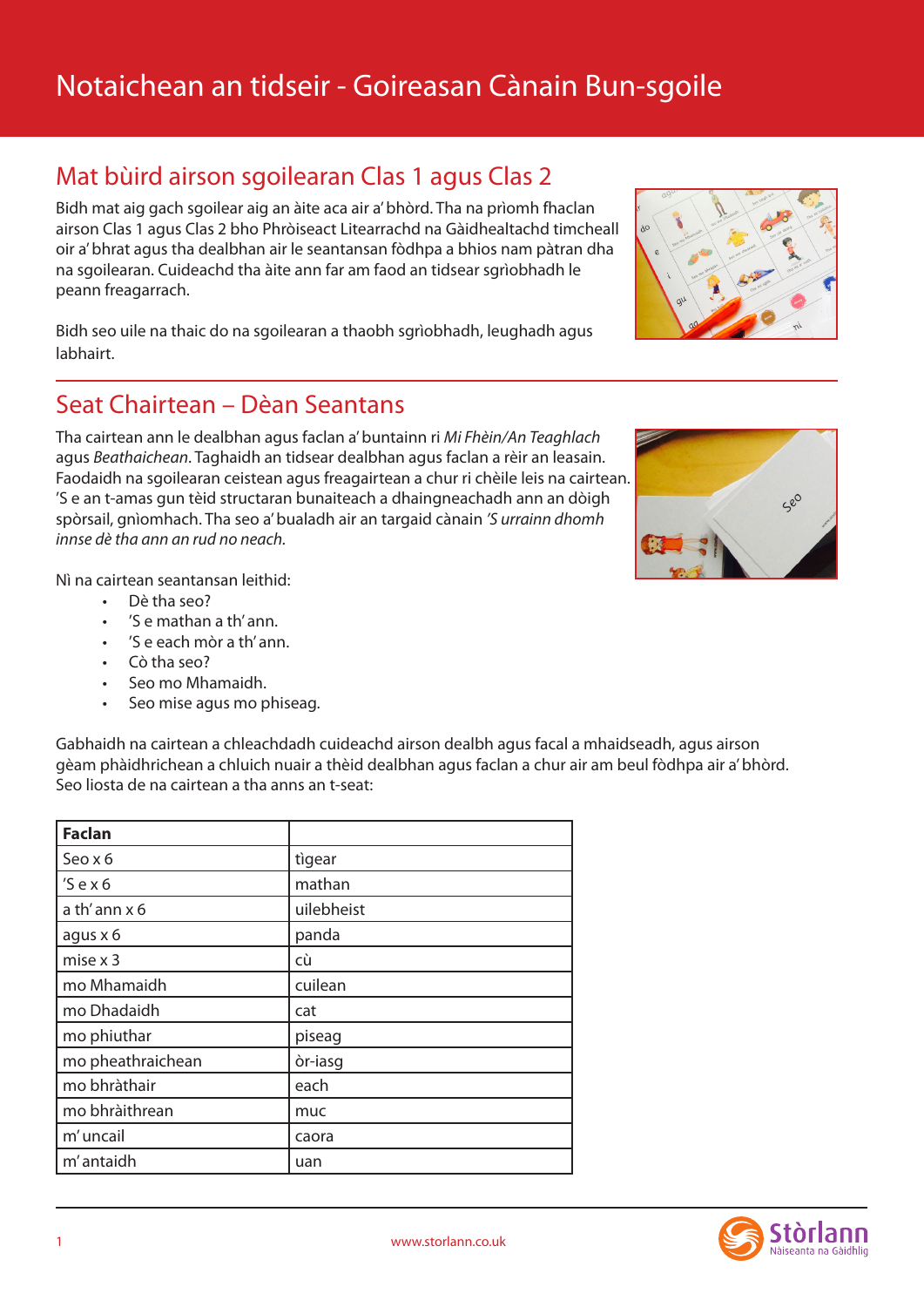| mo sheanair     | bò            |
|-----------------|---------------|
| mo sheanmhair   | laogh         |
| mo Ghranaidh    | hamstair      |
| mo charaid      | eun           |
| mo bhanacharaid | tunnag        |
| mo charaidean   | cearc         |
| mo pheata       | coileach      |
| mo chù          | seillean-mòr  |
| mo chuilean     | speach        |
| mo chat         | leòmhann      |
| mo phiseag      | daolag-bhreac |
| mo theaghlach   | losgann       |
| balach          | beag          |
| nighean         | bheag         |
| còir            | mòr           |
| chòir           | mhòr          |

| DS1/80  |  |  |  |
|---------|--|--|--|
| DS1/81  |  |  |  |
| DS1/82  |  |  |  |
| DS1/83  |  |  |  |
| DS1/84  |  |  |  |
| DS1/85  |  |  |  |
| DS1/86  |  |  |  |
| DS1/87  |  |  |  |
| DS1/88  |  |  |  |
| DS1/89  |  |  |  |
| DS1/90  |  |  |  |
| DS1/91  |  |  |  |
| DS1/92  |  |  |  |
| DS1/93  |  |  |  |
| DS1/94  |  |  |  |
| DS1/95  |  |  |  |
| DS1/96  |  |  |  |
| DS1/97  |  |  |  |
| DS1/98  |  |  |  |
| DS1/99  |  |  |  |
| DS1/100 |  |  |  |
| DS1/102 |  |  |  |
| DS1/103 |  |  |  |
| DS1/104 |  |  |  |
|         |  |  |  |

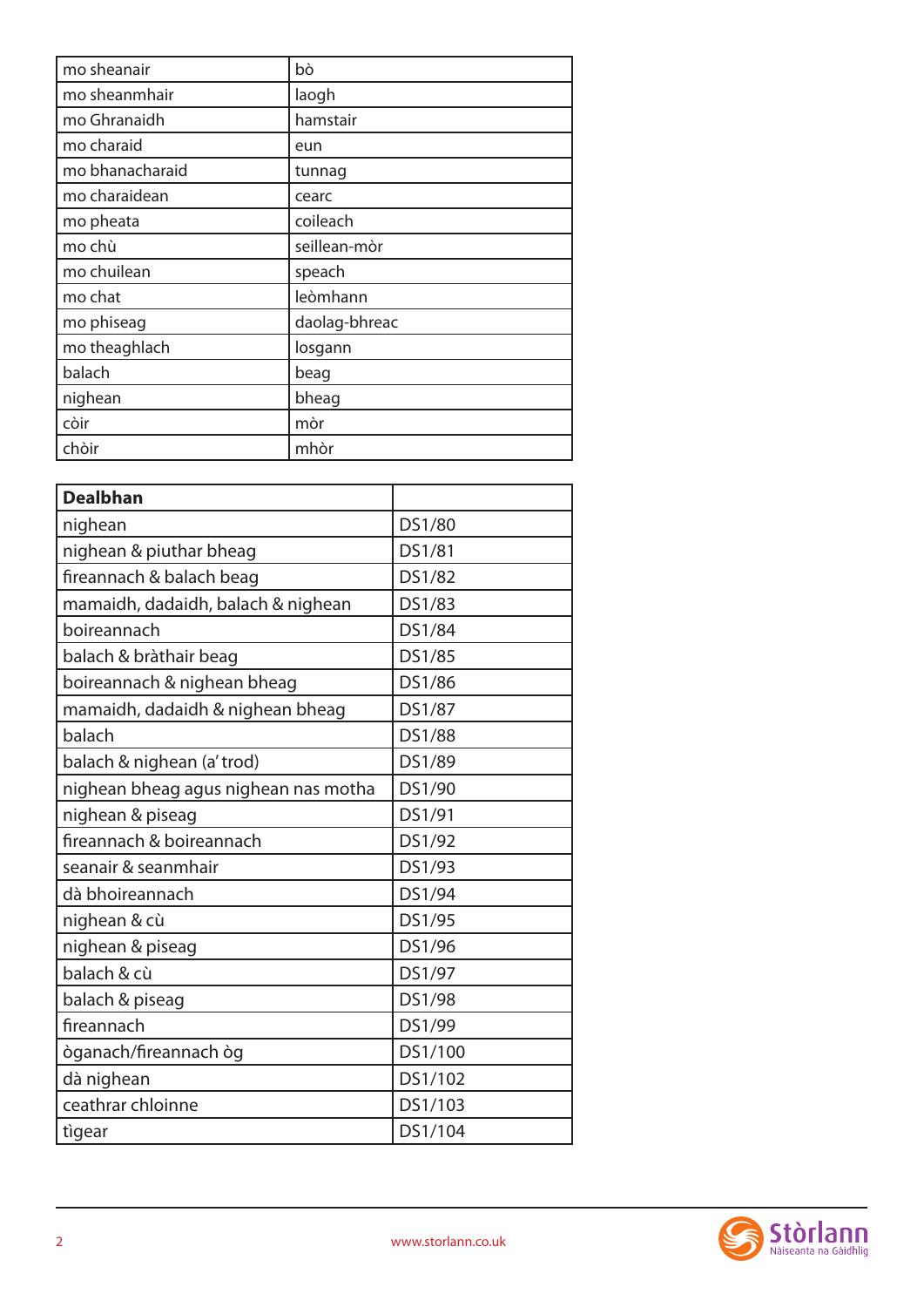| mathan        | DS1/105 |
|---------------|---------|
| uilebheist    | DS1/106 |
| panda         | DS1/107 |
| cù            | DS1/108 |
| cuilean       | DS1/109 |
| cat           | DS1/110 |
| piseag        | DS1/111 |
| òr-iasg       | DS1/112 |
| each          | DS1/113 |
| muc           | DS1/114 |
| caora         | DS1/115 |
| uan           | DS1/116 |
| bò            | DS1/117 |
| laogh         | DS1/118 |
| hamstair      | DS1/119 |
| eun           | DS1/120 |
| tunnag        | DS1/121 |
| cearc         | DS1/122 |
| coileach      | DS1/123 |
| seillean-mòr  | DS1/124 |
| speach        | DS1/125 |
| daolag-bhreac | DS1/126 |
| leòmhann      | DS1/127 |
| losgann       | DS1/128 |

## Seantansan loop

Tha dà sheat de 14 cairtean ann, seat gorm agus seat dearg, a nì dà loop no cuairt. Tha ceist agus freagairt air gach cairt, ach chan eil freagairt na ceist air an aon chairt 's a tha a' cheist.

Sgaoilidh an tidsear na cairtean bho aon sheat air buidheann sgoilearan. Leughaidh an sgoilear a thòisicheas ceist, agus siridh am buidheann gu lèir am freagairt ceart air a son. Leughaidh an sgoilear aig a bheil e am freagairt ceart, agus an uair sin leughaidh e a' cheist a tha air an aon chairt.



Leanaidh iad mar seo gus an till iad chun a' chiad cheist a chaidh a chur agus bidh crìoch air a' chuairt.

Daingnichidh an gnìomh seo an targaid cànain *'S urrainn dhomh ceistean fhaighneachd agus a fhreagairt.*

## Cairtean freagairt

Tha seat de 30 cairt ann leis am freagair sgoilearan ceistean san tràth sheachad agus san tràth theachdail. Tha cairtean ann airson nan 10 gnìomhairean neo-riaghailteach, *bi,* agus *is*. Tha freagairt deimhinneach agus àicheil (yes/no) air gach cairt air leithid a dhòigh 's gun gabh a tionndadh gu furasta leis an sgoilear.



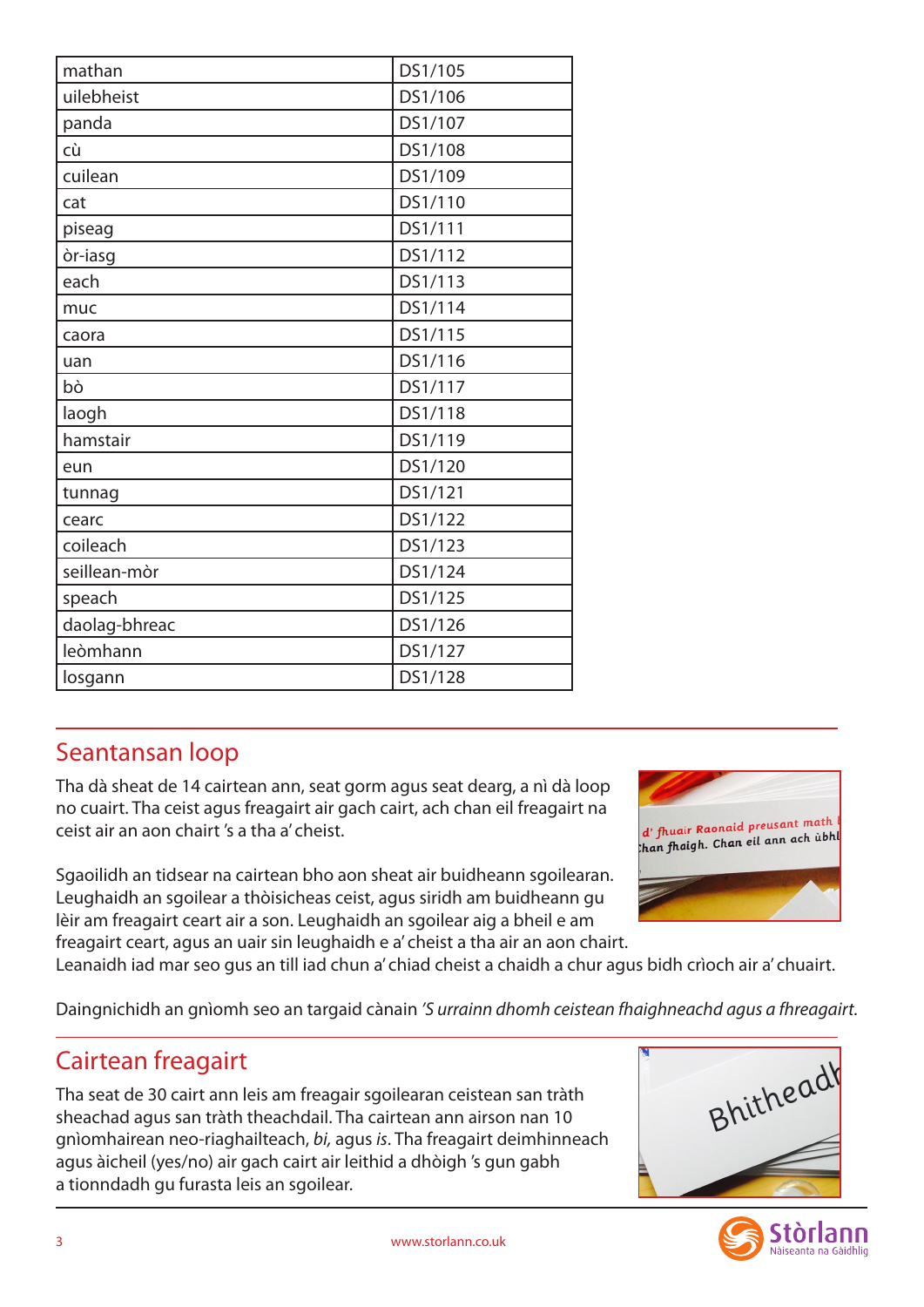Taghaidh an tidsear cairtean a rèir an leasain. Sgaoilidh an tidsear na cairtean sin air na sgoilearan agus an uair sin cuiridh e ceistean a' cleachdadh nan gnìomhairean sin. Togaidh na sgoilearan na freagairtean iomchaidh.

Dh'fhaodadh sgoilearan nas comasaiche na ceistean a leughadh no feadhainn a dhèanamh suas.

Faodaidh an tidsear ceistean a dhèanamh suas co-cheangailte ri cuspair sam bith air a bheil iad ag obair.

Faodar na cairtean a chleachdadh cuideachd ann an geamannan leithid Oiseanan far an cuir an tidsear freagairtean suas timcheall an t-seòmair agus nuair a chuireas an tidsear ceist, thèid na sgoilearan dhan oisean anns a bheil am freagairt ceart.

Daingnichidh an gnìomh seo cuideachd an targaid cànain 'S urrainn dhomh ceistean *fhaighneachd agus a fhreagairt*, a thaobh nan gnìomhairean neo-raighailteach.

#### **Seo sampall cheistean**

- 
- An can thu sin a-rithist? Canaidh/Cha chan.
- An abair thu sin a-rithist? Their/Chan abair.
- An do rug thu air a' bhus? Rug/Cha do rug.
- Am beir thu air a' bhall? Beiridh/Cha bheir.
- • An cuala tu an t-òran ùr? Chuala/Cha chuala.
- An cluinn thu an sgòr a-nochd? Cluinnidh/Cha chluinn.
- An do rinn thu an obair? The Contract Rinn/Cha do rinn.
- • An dèan thu cèic dhomh? Nì/Cha dèan.
- Am faca tu an dealbh? Chunnaic/Chan fhaca.
- • Am faic thu do sheanair a-nochd? Chì/Chan fhaic.
- • An d'fhuair thu leabhar? Fhuair/Cha d'fhuair.
- Am faigh thu peansail eile? Gheibh/Chan fhaigh.
- • An deach thu a shnàmh an-dè? Chaidh/Cha deach.
- An tèid thu don bhùth feasgar? Thèid/Cha tèid.
- An do ràinig thu an sgoil ro ochd uairean? Bàinig/Cha do ràinig.
- An ruig thu mullach na beinne? Ruigidh/Cha ruig.
- An tug thu dhomh an leabhar? Thug/Cha tug.
- An toir thu seo gu do mhàthair? Bheir/Cha toir.
- An tàinig thu dhan sgoil air a' bhus? Thàinig/Cha tàinig.
- An tig thu don chlub dràma? Thig/Cha tig.
- A bheil thu blàth gu leòr? Tha/Chan eil.
- An robh thu san sgoil an-dè? Bha/Cha robh.
- Am bi thu san sgoil a-màireach? Bithidh/Cha bhi.\*
- Am biodh an dath seo snog? Bhitheadh/Cha bhitheadh.\*
- An e sgioba math a th' ann an Caley Thistle? 'S e/Chan e.
- • Am b' e Gàidhlig a bh' aig do shinn-seanmhair? B' e/Cha b' e.

• An tuirt thu sin? Thuirt/Cha tuirt no Thubhairt/Cha tubhairt.\*

Stòrlann Nàiseanta na Gàidhlig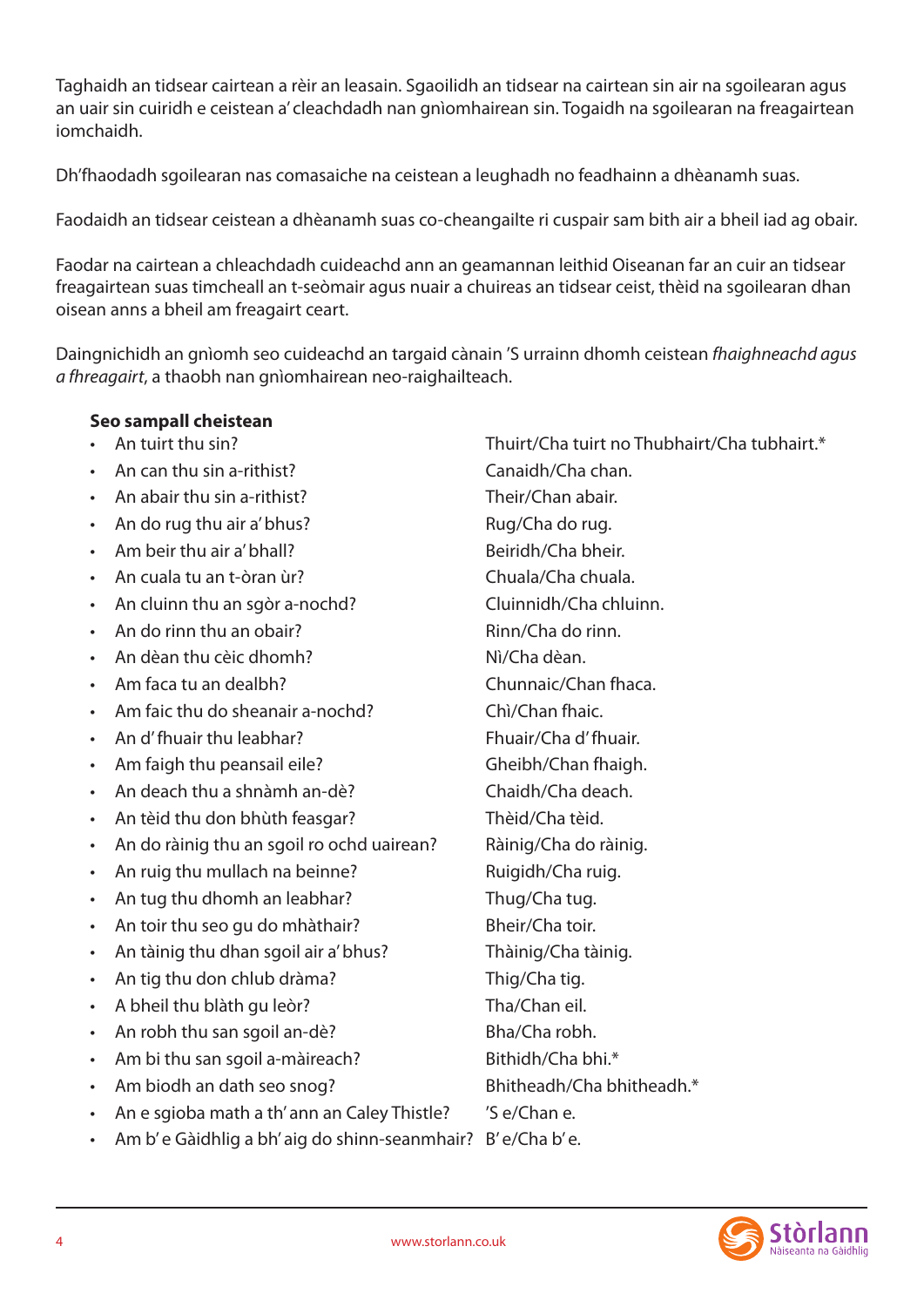• An ann air an trèan a thàinig thu? 'S ann/Chan ann.

• Am b' ann à Sasainn a bha do shinn-seanair? B' ann/Cha b' ann.

\* Tha GOC a'moladh nan riochdan seo gus cuideam a shealltainn, no ann am freagairt aon fhacail:

Bithidh (seach Bidh) Bhitheadh (seach Bhiodh) Thubhairt (seach Thuirt)

#### Postairean Ro-riochdairean

Seat de 10 postairean A4 air a bheil na ro-riochdairean co-cheangailte ri:

|  | aig air ann à/às gu ro ri do/a le bho/o |  |  |  |  |  |  |  |
|--|-----------------------------------------|--|--|--|--|--|--|--|
|--|-----------------------------------------|--|--|--|--|--|--|--|

Tha na postairean air an dealbh gus taic a thoirt do sgoilearan an ceann shuas na bun-sgoile agus san àrd-sgoil. Faodar an cur air a' bhalla ach tha iad làidir gu leòr airson an làimhseachadh.

## Brat-ùrlair na h-aibidil

A bharrachd air litrichean na h-aibidil Ghàidhlig, tha fuaimreagan le sràcan air a' bhrat-ùrlair, agus cuid de na litrichean a gheibhear còmhla gu tric. Leigidh seo le sgoilearan faclan Gàidhlig a litreachadh gu sgiobalta agus gu ceart ann an gèam mar Twister.

Timcheall air a' bhrat, le dealbhan nan cois, tha faclan bho Fuaim is Facal a tha nam pàtran agus nan taic do sgoilearan.

Tha am brat feumail airson ionnsachadh gnìomhach. Seo eisimpleirean de ghnìomhan a nì sibh leis a' bhrat-ùrlair:

Iarraibh air na sgoilearan:

- a' chiad litir san ainm aca fhèin a lorg air a' bhrat agus leum air 5 tursan
- poca-pònair a thilgeil air a' chiad litir san ainm aca fhèin
- • pocannan-pònair no cairtean air a bheil litrichean na h-aibidil a mhaidseadh ri na litrichean a tha air a' bhrat
- leum bho litir gu litir ann an òrdugh na h-aibidil, ag ràdh fuaim gach litreach fhad 's a tha iad a' dol (faodaidh iad tighinn far a' bhrat aig deireadh loidhne)
- rud a thoirt à basgaid anns a bheil diofar rudan, agus an rud a chur air a' bhrat a rèir a' chiad litir aig ainm an rud
- bonn/margair/làmh/cas a chur air an litir a dh'fhuaimnaicheas an tidsear
- seasamh air litir shònraichte agus fuaim na litreach a dhèanamh
- seasamh air litir shònraichte agus smaoineachadh air facal a' tòiseachadh no a' crìochnachadh leis an litir ud
- seasamh air fuaimreag shònraichte agus smaoineachadh air facal anns a bheil an fhuaimreag sin
- • cairtean leis na litrichean mòra a mhaidseadh ris na litrichean air a'bhrat